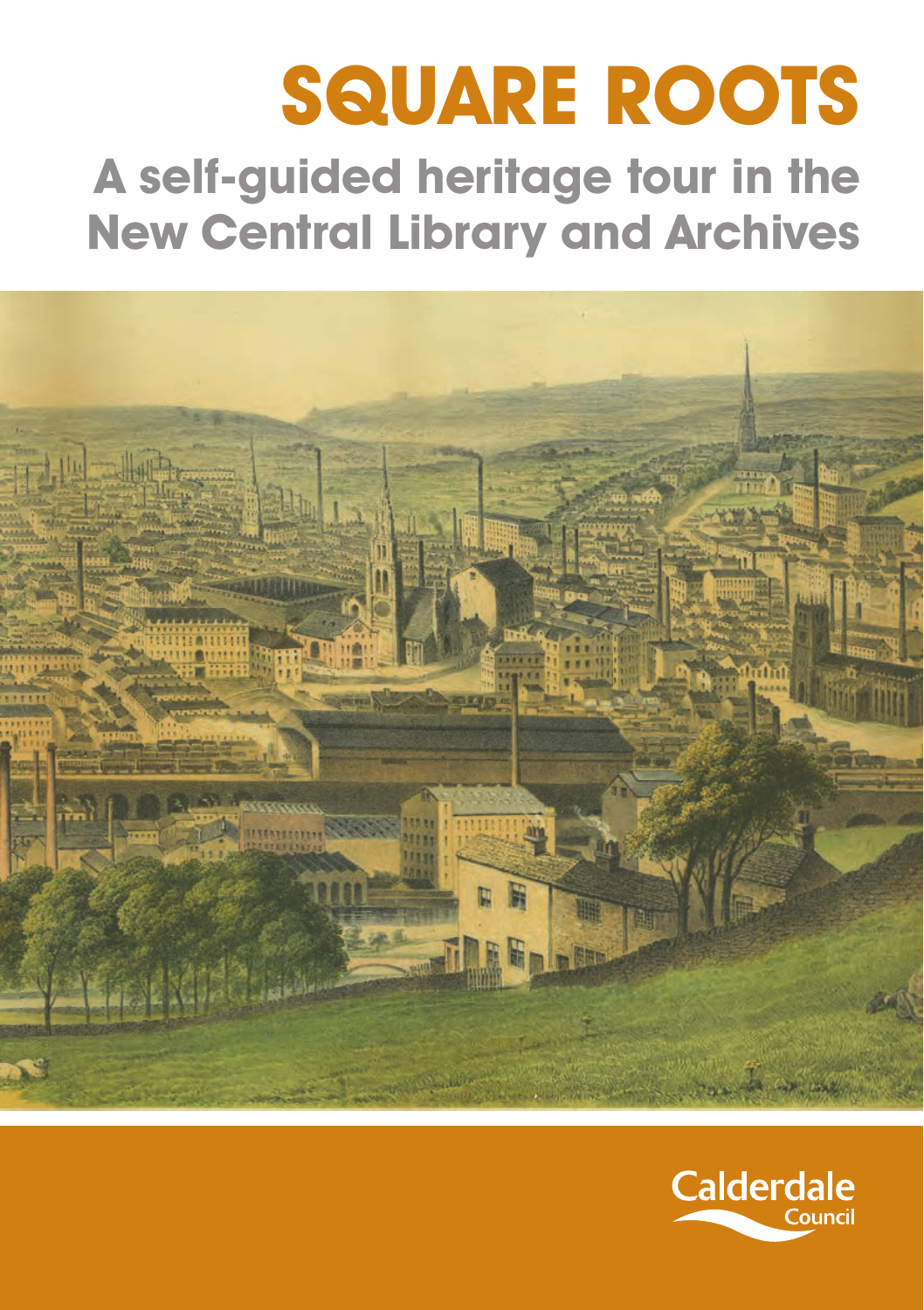

### **Welcome**

Welcome to the New Central Library and Archives. This self-guided tour around the inside of the building will introduce you to the history of the site and its surroundings. If it whets your appetite, the back page of this leaflet tells you how to find out more about the local area.



### **Square Congregational Church**

#### The tour starts at the public entrance to the library.

Square Congregational Church occupied this site for 112 years, between 1857 and 1969. Looking at the bottom photo, you have come in where the galleried pews are, at the right of the picture. Around the library, you will find evidence of the church – from the imposing spire and rose window to small features in carved stone.

Square Church was built because the congregation outgrew Square Chapel, dating from 1772, and with the new church, the Chapel became its Sunday School. For years, the new church was filled to capacity and annual Church Manuals detail the congregation's involvement in the town's life, in education, temperance, helping the poor, supporting charities and, in World War One, sending parcels to

service personnel and supporting refugees. In 1969, however, declining numbers, in an area of Halifax that had become run down and depopulated, resulted in closure. Between 1971 and 1973, 2 fires and a gale destroyed much of the church and left it unsafe. In 1976, all but the spire, steeple and certain walls were demolished.



Square Church 1950s/60s



Square Church Interior 1969 (Herbert C Morris, ARPS and member of Halifax Photographic Society)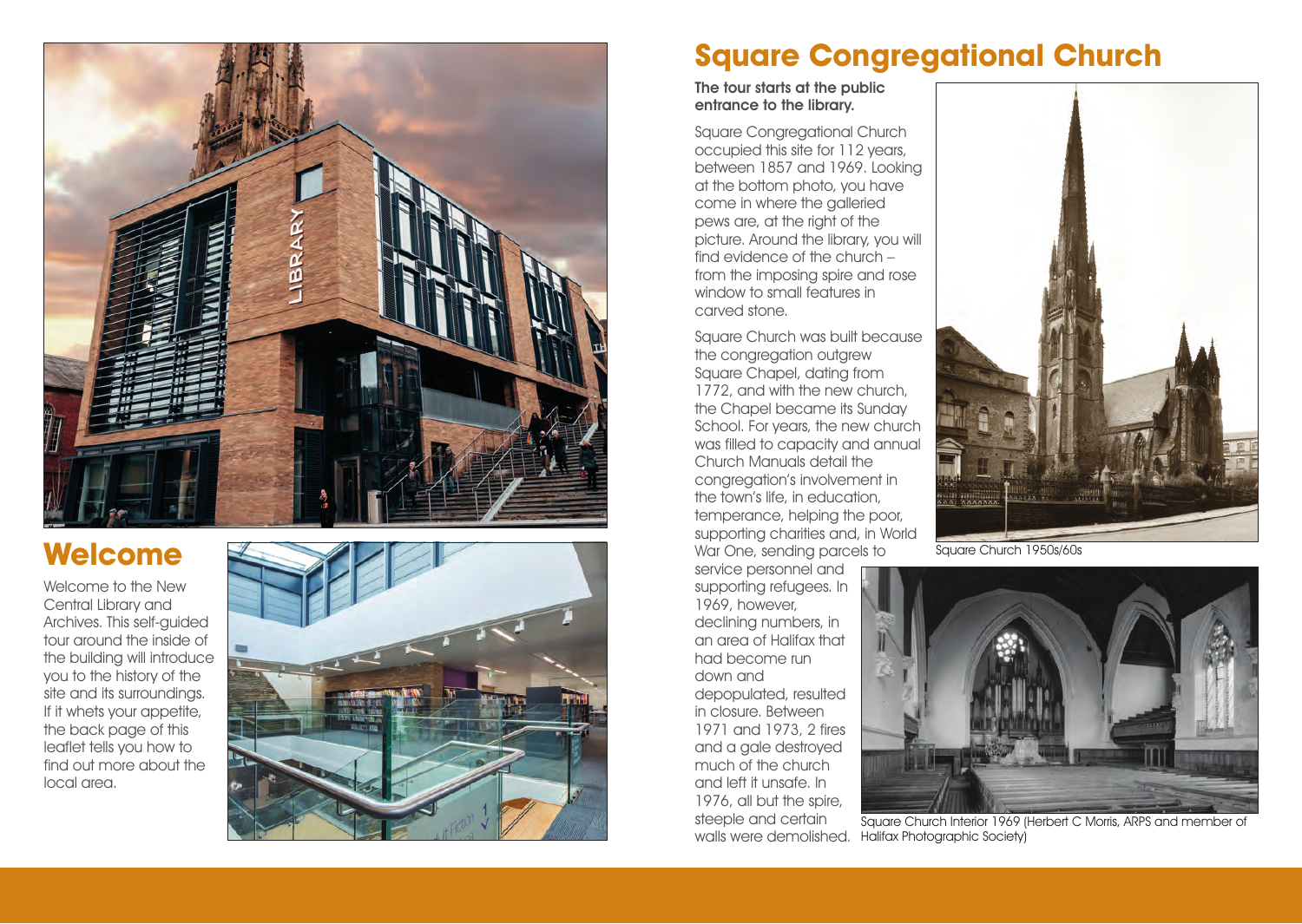# **The Rose Window**

Walk straight ahead and make your way up the main staircase, stopping on the landing, at the Rose Window.

Square Congregational Church was designed by London architect Joseph James, in the Decorated Gothic style. During the Gothic Revival of the 19th Century, many domestic, civic and religious buildings looked back to the Medieval past for their inspiration. Rose windows, so-called because of the flowerlike shape created by their stone tracery, were a key feature of Medieval Gothic cathedrals, particularly in France. There, the rose window often appeared at the



west end of the church but in England it was usually in the transepts, in a similar position to this one, which faces south. An 1858 description says that 'the whole of the windows' were filled with tinted & stained glass. The most elaborate was a 'seven light' window at the east end, above the door.

## **The Spire**

Continue up the stairs, past the first floor. When you arrive at the second floor, look up at the church spire through the skylight window.

The spire is another feature of the Gothic style and, spiritually, draws the eyes towards the heavens, in contemplation of God. Square Church spire is octagonal and 235 feet tall. When it was built, it was the second tallest spire in the county after Wakefield Cathedral and was paid for by Francis Crossley, of the Dean Clough carpet manufacturing family. When fellow industrialist Colonel Edward Akroyd built All Souls, Haley Hill, consecrated in 1859, however, its spire was 1 foot taller. It has been suggested that Colonel Akroyd deliberately opted for something grander for Akroydon than originally planned, when he learned of the Crossleys' plans for Square Congregational!



Square Church 1863

### **Beacon Hill**

#### Walk to the far end of the second floor and look out of the window facing Beacon Hill.

From early times, the Magna Via, the ancient road from Wakefield, provided a main route into Halifax over Beacon Hill. This route was trodden by Medieval lords of the manor and their men, by packhorses transporting wool and finished cloth, by Sir Thomas Fairfax after English Civil War defeat and by the preacher John Wesley.

A grisly episode in the Hill's history relates to the Cragg Vale Coiners. In 1774 and 1775, as a deterrent to others and in the face of great local protest, the dead bodies of Thomas and Normington, convicted murderers of excise man William Deighton, were suspended in chains on Beacon Hill and left to rot, their arms pointing towards the scene of their crime.

| Robert Thoma, Mathew Naturaton, and William Fowler, are taken up, that the lafor-<br>mation of James Broadless, to an turning and who communed the above market,<br>1H E above Mr. Digton, had been<br>trantating to finite a "the stay at the<br>gilt of November sonty the typerate.<br>when he chanced to be and unit by<br>company prote late that night ; and in rang-<br>as can be companyd it was preven o'corea ta-<br>fore the company broke up ; Mr. Digitizes<br>took leave and tail good mane, and went by<br>bouled towards money to a place cannot buil-<br>Clofe, about a question a male from Flatfort,<br>he had not got showe built way, which he was<br>first upon by frite pretox or period on-<br>soown ; they no looner law that he full down,<br>but, it is fuppofed, they reflect upout him and<br>Bamped on his breath south his way quincules for<br>as a perform deviloyed who helped no say him.<br>ever, that the treates were villing applies her<br>breat of the nails of their fit on y he was<br>from to have between now and see growing in-<br>his pockets, which their virtuous area play-<br>first type stad the firstid crimic, taux from<br>bles. It is though they watered hand in net-<br>rowly tile tame evening, that they fam when<br>death for was regulated the und the circle rings.<br>the tunnary truks up ; it is klassic<br>thought, rise the gines where me was flare.<br>his elizar research.<br>first middle of the poets worked three quests<br>We have list recival the falsalogue-<br>tha marks were visible upon his beast.<br>could cantivering the massler of Mt-13 among<br>thing the intermation of our House developes,<br>at Mythometed Brytas, non-Hairley, who<br>few boos on calludy more party and incluve.<br>the a webst Robert Thomas note the per- | Day of November, 1769,                 | Committed on the Body of Mr. Dighton, Officer of Ex-<br>cife for the Town of Halifax, on Thurlday the oth                                                                                                                                                                                                                                                                                                                                                                                                                                                                                                                                                                                                                                                                                                                                                                                                                                                                                                                                                                                                                                                                      |
|----------------------------------------------------------------------------------------------------------------------------------------------------------------------------------------------------------------------------------------------------------------------------------------------------------------------------------------------------------------------------------------------------------------------------------------------------------------------------------------------------------------------------------------------------------------------------------------------------------------------------------------------------------------------------------------------------------------------------------------------------------------------------------------------------------------------------------------------------------------------------------------------------------------------------------------------------------------------------------------------------------------------------------------------------------------------------------------------------------------------------------------------------------------------------------------------------------------------------------------------------------------------------------------------------------------------------------------------------------------------------------------------------------------------------------------------------------------------------------------------------------------------------------------------------------------------------------------------------------------------------------------------------------------------------------------------------------------------------------------------------------------------------------------------------------------------------|----------------------------------------|--------------------------------------------------------------------------------------------------------------------------------------------------------------------------------------------------------------------------------------------------------------------------------------------------------------------------------------------------------------------------------------------------------------------------------------------------------------------------------------------------------------------------------------------------------------------------------------------------------------------------------------------------------------------------------------------------------------------------------------------------------------------------------------------------------------------------------------------------------------------------------------------------------------------------------------------------------------------------------------------------------------------------------------------------------------------------------------------------------------------------------------------------------------------------------|
|                                                                                                                                                                                                                                                                                                                                                                                                                                                                                                                                                                                                                                                                                                                                                                                                                                                                                                                                                                                                                                                                                                                                                                                                                                                                                                                                                                                                                                                                                                                                                                                                                                                                                                                                                                                                                            |                                        |                                                                                                                                                                                                                                                                                                                                                                                                                                                                                                                                                                                                                                                                                                                                                                                                                                                                                                                                                                                                                                                                                                                                                                                |
|                                                                                                                                                                                                                                                                                                                                                                                                                                                                                                                                                                                                                                                                                                                                                                                                                                                                                                                                                                                                                                                                                                                                                                                                                                                                                                                                                                                                                                                                                                                                                                                                                                                                                                                                                                                                                            |                                        | from him a scory viewing the place school he<br>was Dort, it is hoppened they convenied them-<br>firm in a went of the field near a gate thirt<br>helina the Law where Mr Dighton was to<br>paint in first may home, and upon shingan show.<br>kwillen thro piece, in the marks of the flaft<br>are to its term upon finth Bayes of the joint-<br>Great mombers of people flock daily to the<br>plant wishs for way then, who are all allow-<br>million as the harmony of monkind, and efpe-<br>in the ambitunum Mr. Dignon, why fast<br>forprisingly malificrous to finding out and<br>falling up part at a gam, of sillars, who are<br>committed together in his ave, security cost parts<br>10, the cosmity, and early an their distinguise.<br>of claying and general the current corn of<br>of the Kingdom. Per it is the tox grant-<br>tionus this is to indicate of the month<br>Brack late a reine would them, that they<br>relulent gehill alm, thoking to roum unmi-<br>feard y but me hunchling and will from be hop-<br>ply di and a darge look, out after theselves.<br>three, who, we make no dealst will keep be<br>said, asil mice with a pinillusent aboptate |
| precise were countried and drawn the most mid-<br>Mr. Digital of also be was mattered.<br>hen to his books ar Wachworth Blocks, Just<br>Hypon Drage, and conveyed to Hallian a<br>they likewite inmaple a pair of flows, with<br>the little full, of Legs native is in impulsed<br>gajnikel.                                                                                                                                                                                                                                                                                                                                                                                                                                                                                                                                                                                                                                                                                                                                                                                                                                                                                                                                                                                                                                                                                                                                                                                                                                                                                                                                                                                                                                                                                                                               | for and inscured Mr. Digition, proper- | The above Robert Counsel has a wife and<br>four children in a very poor and collected<br>continue, but fire the months of Mr.<br>Engineer, he has a motivat mush a tanginguism.<br>fits of this, and, fits, his, which is it four-<br>paled in forests way the month for rebuil-<br>The day, rule ruler two man period.<br>men adent up on injettion of from a contra-<br>nel or the above murder, trace on month                                                                                                                                                                                                                                                                                                                                                                                                                                                                                                                                                                                                                                                                                                                                                              |

A full and true Account Of a barbarous, bloody, and inhuman

Murder of Mr Dighton, Local Studies handbill

A contrastingly happy event took place in August 1785, when Joseph Binns, accompanied by Mr Newmarch and Mr Frobisher, ascended from Beacon Hill in a hot air balloon in sight of thousands of delighted spectators, before navigating the balloon a further 20 miles.

The name Beacon Hill relates to the network of beacons which conveyed news around the country, in times of both crisis and celebration. In 1588, this warned of the Spanish Armada and was on the alert in case of invasion during the Napoleonic

wars from the 1790s. Bonfires and beacons have also been lit on the hill to mark royal jubilees and coronations, the peace celebrations after World War One and VE Day and VJ Day after World War 2.

Look for the beacon pan still in place on top of Beacon Hill



Beacon pan, Beacon Hill, copyright Elli Clarke 2017, by permission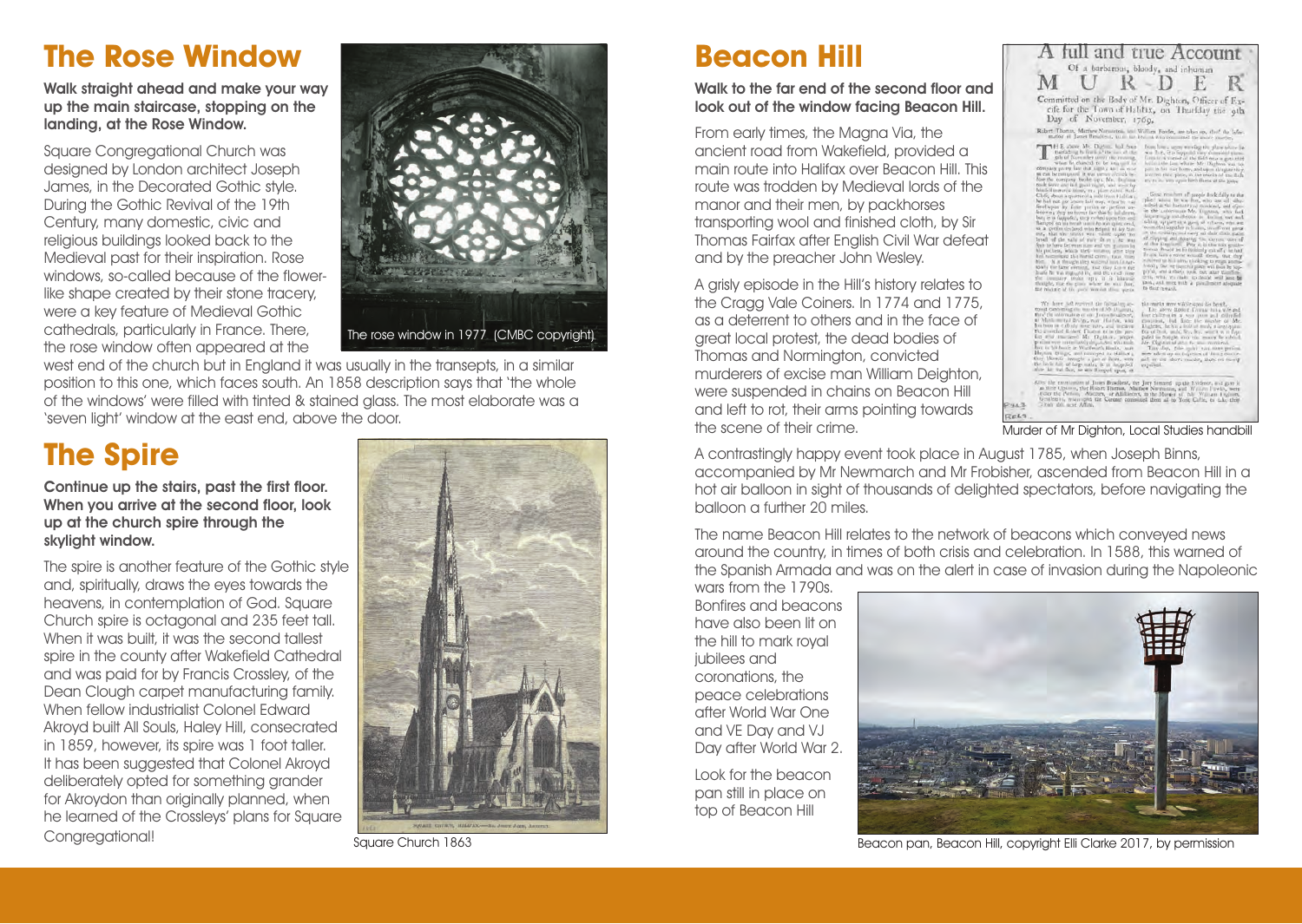# **Halifax Railway Station**

#### Now look to the right to see the railway station.

The 'new' Halifax Station, designed by Thomas Butterworth, opened in June 1855, to coincide with the opening of the Lancashire and Yorkshire Railway. The Grade 2 listed station building can now be seen in the grounds of Eureka, adjacent to the current station premises. From 1884,



Visit of the Prince of Wales, 1863. Local Studies illustration

the station was completely reorganised to meet increasing passenger and freight demand. The current station approach opposite the bottom of Horton Street was introduced and the station in its new form opened in June 1886.

When H.S. Lawrence described Halifax station in 1905, it had five platforms, with 7 sets of metals. There were dining, refreshment and waiting rooms on the various platforms and also bookstalls, stationmaster's and parcel offices.

One of the more momentous events in the station's history was the visit of HRH The Prince of Wales (the future Edward VII) to open the new Halifax Town Hall, in August 1863. The visit started badly when the Prince's train stopped in the wrong place, leaving him to alight on to the bare platform instead of the red carpet. This was followed by the non-arrival of a specially manufactured Crossley's carpet in time for the Prince to walk from the station entrance to the Mayor's carriage. Today's media might have dubbed it Carpetgate!

### **Calderdale Industrial Museum**

#### Now head down to the first floor and look out of the window towards the red brick building which is now Calderdale Industrial Museum.

Among previous occupants of this building, formerly Albion Works, constructed in the 1890s, were a wool warehouse, underclothing manufacturers, a boot and shoe warehouse, a blouse factory, leather stores and Stirk's machine tool makers. Calderdale Industrial Museum opened here in 1985. Through an impressive range of exhibits, the Museum told the story of how the district became a manufacturing centre for the textile and engineering trades - but it was closed to the public in 1998.

In 2016, Calderdale Industrial Museum Association (CIMA) was granted a licence to manage the site and its collections and the museum now opens regularly for visitors to tour the collection. The museum forms a valuable part of a revived cultural quarter, along with the Library and Archives, Piece Hall and Square Chapel Arts Centre.



Enid Steam Engine, 1926

# **Central Libraries in Halifax**

Now head down to the Lower Ground Floor, to the Local Studies and Archives section and have a walk around.

This floor has a different feel to the rest of the building, with more wood in the design and older items among the collections. If you have time to linger, this is the place to find out more about the history of the locality. It is also worth looking in the Archives search room, where you will see Gothic revival pointed arch windows from the original church.

We hope you like the New Central Library and Archives building. This is the fourth municipal central library in Halifax. The first was opened in the Assembly Rooms in Harrison Road in 1881 but constant overcrowding led to a replacement in Belle Vue Mansion, Hopwood Lane, bought from Sir Francis Crossley (who had earlier paid for

Square Church spire) and opened as a library in 1890. The desire for a more central location led to the construction of purpose-built premises in Northaate, which opened in January 1983. Finally, as part of the town centre development strategy, the New Central Library and Archives opened at the current site in September 2017, to the design of Edinburgh architects LDN.



Belle Vue, Local Studies postcard